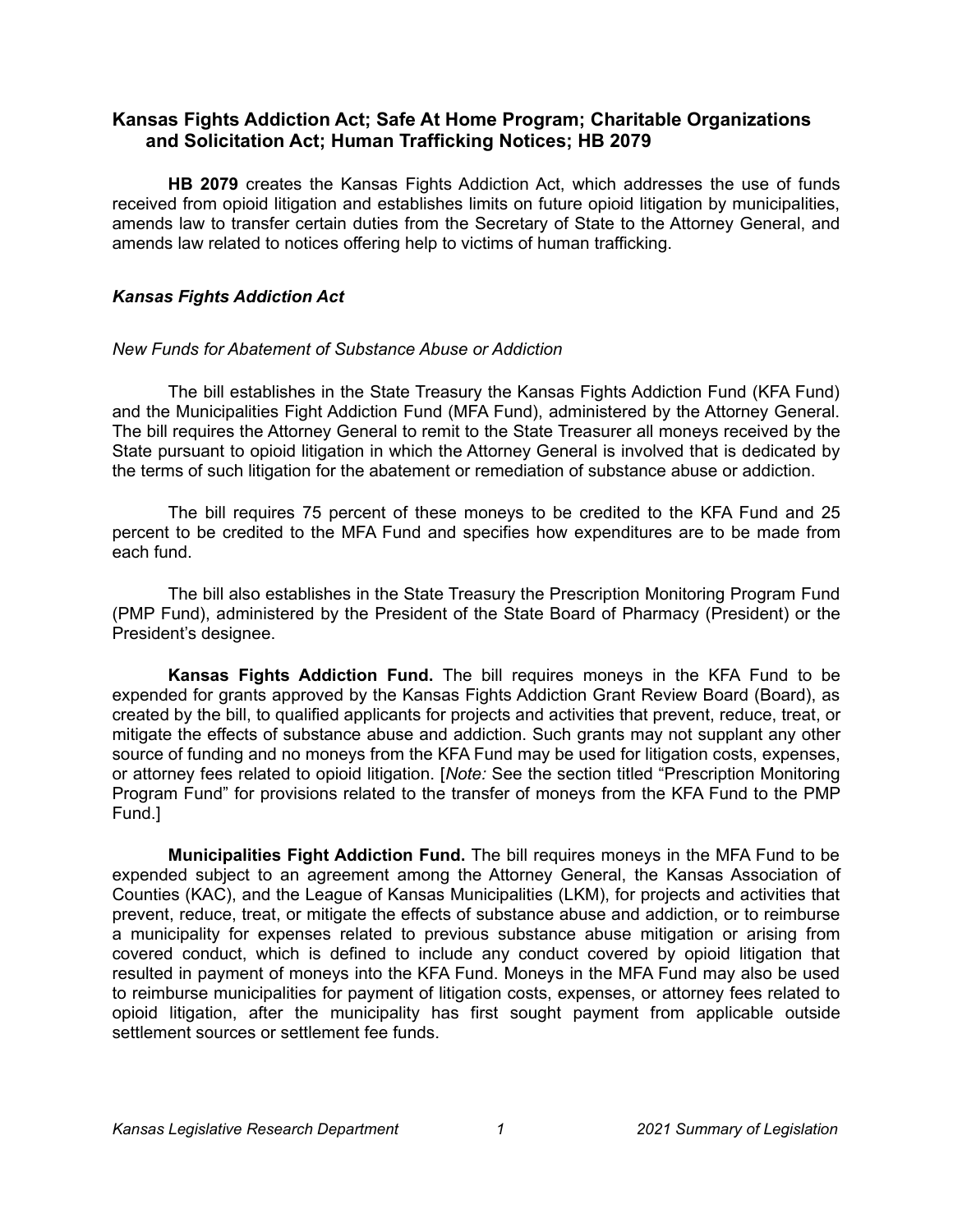The bill requires an agreement among the Attorney General, KAC, and LKM to determine the method for disbursing moneys from the MFA Fund. The bill requires that moneys be disbursed to municipalities that have not filed opioid litigation and municipalities that have filed opioid litigation but have entered into an agreement with the Attorney General prior to January 1, 2022, to release the municipality's legal claims arising from covered conduct to the Attorney General and assign any future legal claims arising from covered conduct to the Attorney General.

**Prescription Monitoring Program Fund.** The bill creates law in the Prescription Monitoring Program Act to establish the PMP Fund and requires all expenditures made from the PMP Fund to be approved by the President or the President's designee and for the purpose of operating the Prescription Monitoring Program (K-TRACS). Expenditures from the PMP Fund are to be made in accordance with appropriation acts upon warrants of the Director of Accounts and Reports issued pursuant to vouchers approved by the President or the President's designee.

The bill requires, on July 1 of each year or as soon as moneys are available, the Director of Accounts and Reports to transfer \$200,000 from the KFA Fund to the PMP Fund, except no transfer is made for any fiscal year if there are insufficient unencumbered moneys in the KFA Fund.

### *Kansas Fights Addiction Grant Review Board*

The bill establishes the Board under the jurisdiction of the Attorney General.

**Membership.** The bill requires at least one member of the Board to reside in each of Kansas' congressional districts. The Board consists of 11 members with expertise in the prevention, reduction, treatment, or mitigation of the effects of substance abuse and addiction, as follows:

- Two members appointed by the Attorney General, one of whom is designated as chairperson and at least one of whom is appointed by the Behavioral Sciences Regulatory Board;
- One member appointed by the Governor;
- One member appointed by the President of the Senate;
- One member appointed by the Speaker of the House of Representatives;
- One member appointed by the Minority Leader of the Senate;
- One member appointed by the Minority Leader of the House of Representatives;
- One member appointed by LKM;
- One member appointed by KAC;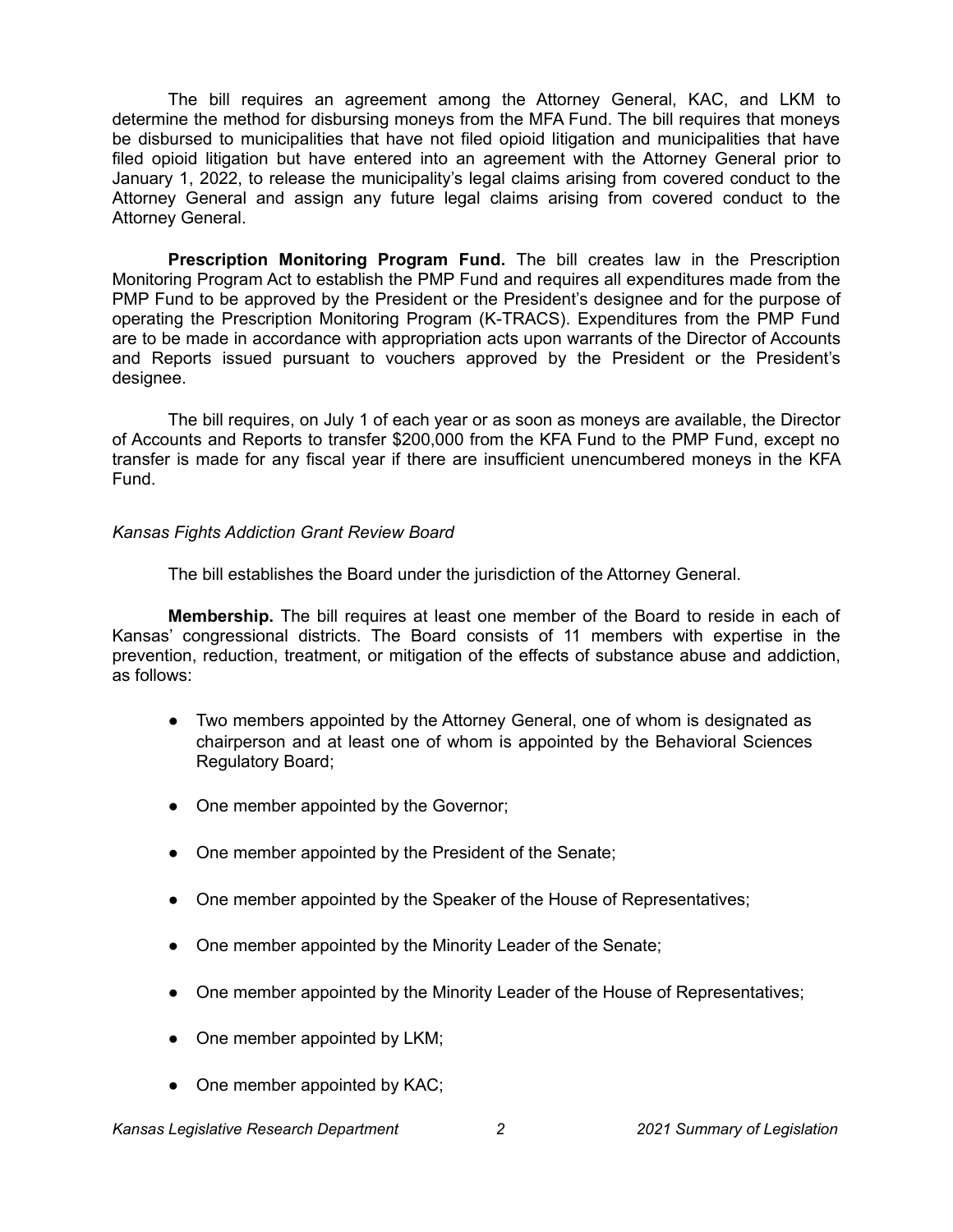- One member appointed by the Kansas County and District Attorneys Association; and
- One member appointed by the Association of Community Mental Health Centers of Kansas.

Each member serves at the pleasure of the appointing authority.

**Duties and operation.** The bill requires the Board to receive and consider applications for grants of money from the KFA Fund and provides a list of five mandatory and three permissive factors to be considered or applied in awarding grants.

The affirmative vote of six members is required to approve a grant. The Board may adopt rules and procedures for its operation, conduct hearings, receive testimony, and gather information to assist in its powers, duties, and functions. Members do not receive compensation or expenses for serving on the Board, are required to file a statement of substantial interest, and are prohibited from participating in the consideration of any grant application for which such member has a conflict of interest.

The bill requires the Attorney General to provide administrative support for the Board and to administer, monitor, and assure compliance with grant conditions, and allows the Attorney General to enter into an agreement with the Sunflower Foundation to provide such support and administration. The bill establishes provisions regarding transfer of moneys, fees, and earnings on moneys that may be included in such agreement. The bill states the Attorney General may take any action necessary to ensure the greatest possible recovery from opioid litigation and to seek funds for the KFA Fund and the MFA Fund.

The bill requires, not later than March 1 of each year, the Board to submit to the Speaker of the House of Representatives, the President of the Senate, the Governor, and the Attorney General a report of the Board's activities during the prior calendar year, including:

- An accounting of moneys deposited into and expended from the KFA Fund;
- A summary of each approved grant, including certain specified details;
- An explanation of how the Board's actions during the year have complied with the bill's requirements; and
- Any other relevant information the Board deems appropriate.

## *Responsibility for Costs*

The bill provides the Attorney General and each municipality is solely responsible for paying all costs, expenses, and attorney fees arising from opioid litigation brought under their respective authorities, including any attorney fees owed to private legal counsel, and may seek payment or reimbursement of such costs, expenses, and attorney fees from moneys not deposited in the KFA Fund.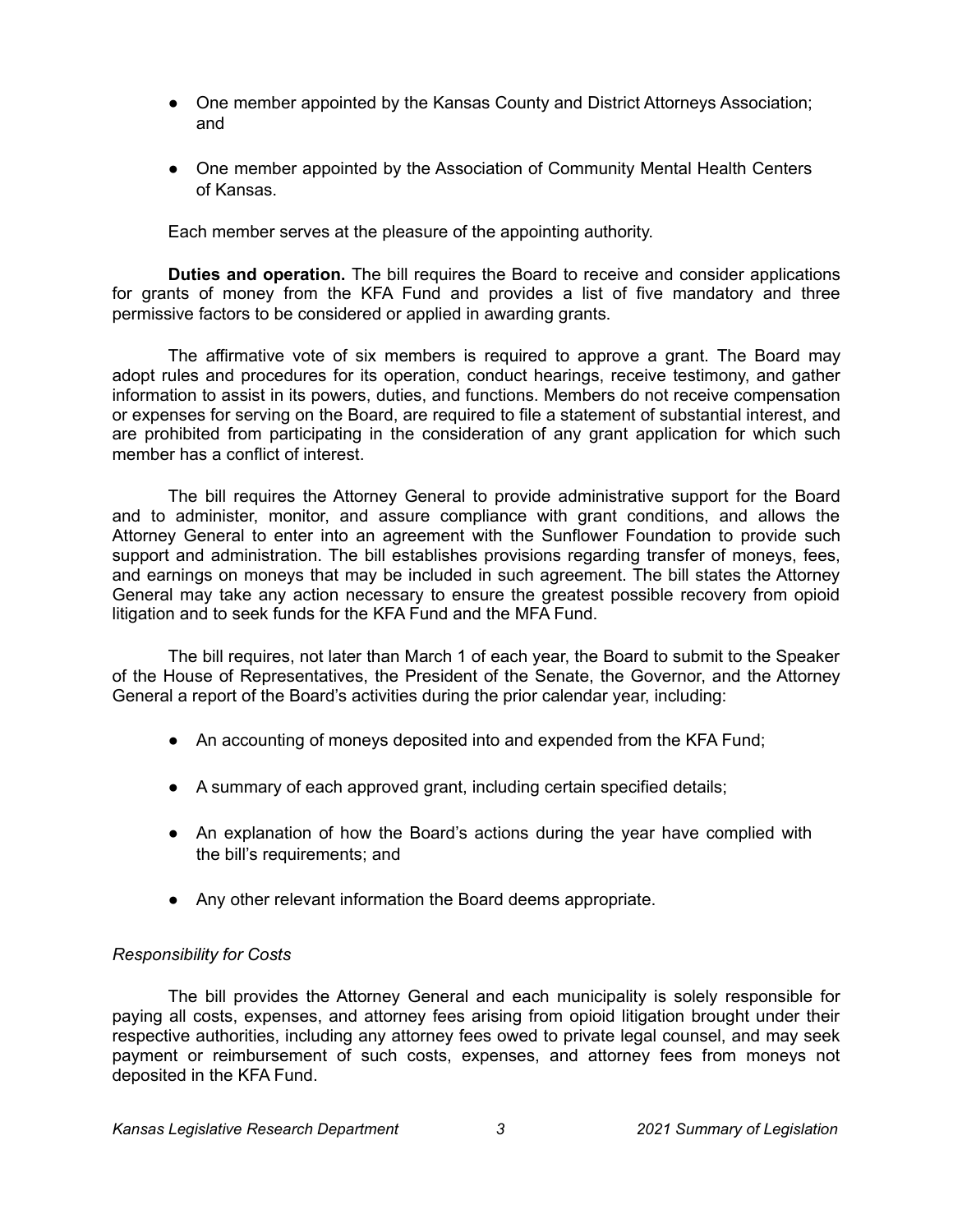#### *Limitation on Municipal Litigation*

The bill prohibits municipalities, on and after January 1, 2021, from filing or becoming a party to opioid litigation in any court without the prior approval of the Attorney General. The bill requires any municipality that filed opioid litigation on or after January 1, 2021, through the effective date of the Act to withdraw from such litigation, unless the municipality receives approval from the Attorney General to maintain such litigation. The bill specifies these provisions do not apply to or affect any municipality that filed or became a party to opioid litigation in court prior to January 1, 2021.

#### *Definitions*

In addition to "covered conduct," the bill defines other relevant terms, including "moneys that are received," "opioid litigation," and "qualified applicant."

### *Transfer of Duties from the Secretary of State to the Attorney General*

#### *Charitable Organizations and Solicitations Act*

The bill amends the Charitable Organizations and Solicitations Act (Act) to transfer responsibilities related to registration under the Act from the Secretary of State to the Attorney General. The authority to adopt rules and regulations necessary for administration of the Act is transferred from the Secretary of State to the Attorney General, and all rules and regulations, orders, directives, and standards of the Secretary of State relating to the Act in effect on June 30, 2021, are deemed to be those of the Attorney General and continue to be effective until amended, revoked, or nullified pursuant to law. Similarly, all reciprocal agreements entered into by the Secretary of State relating to the Act in effect on June 30, 2021, are deemed to be entered into by the Attorney General and continue to be effective until amended, revoked, or nullified pursuant to law. The bill creates a new section in the Act transferring legal custody of all records, memoranda, writings, entries, prints, representations, or combinations thereof, of any act, transaction, occurrence, or event relating to the Act from the Secretary of State to the Attorney General.

The bill prohibits a state agency or state official from imposing annual filing or reporting requirements on a private foundation or charitable trust that are more stringent, restrictive, or expansive than the requirements outlined in state and federal law.

The bill increases the charitable organization registration fee from \$20 to \$25 and adds a registration or renewal fee of \$25 for every professional fundraiser and professional solicitor required to register with the Attorney General under the Act. The bill creates in the State Treasury the Charitable Organizations Fee Fund (Fund), to which the Attorney General remits all moneys received pursuant to the Act. The bill states moneys in the Fund are to be used by the Attorney General to carry out the provisions and purposes of the Act, and the bill specifies how moneys are to be credited to the Fund and how expenditures are to be made from the Fund.

The bill amends the State Governmental Ethics Law, in a provision regarding solicitation, to reflect the transfer of duties under the Act.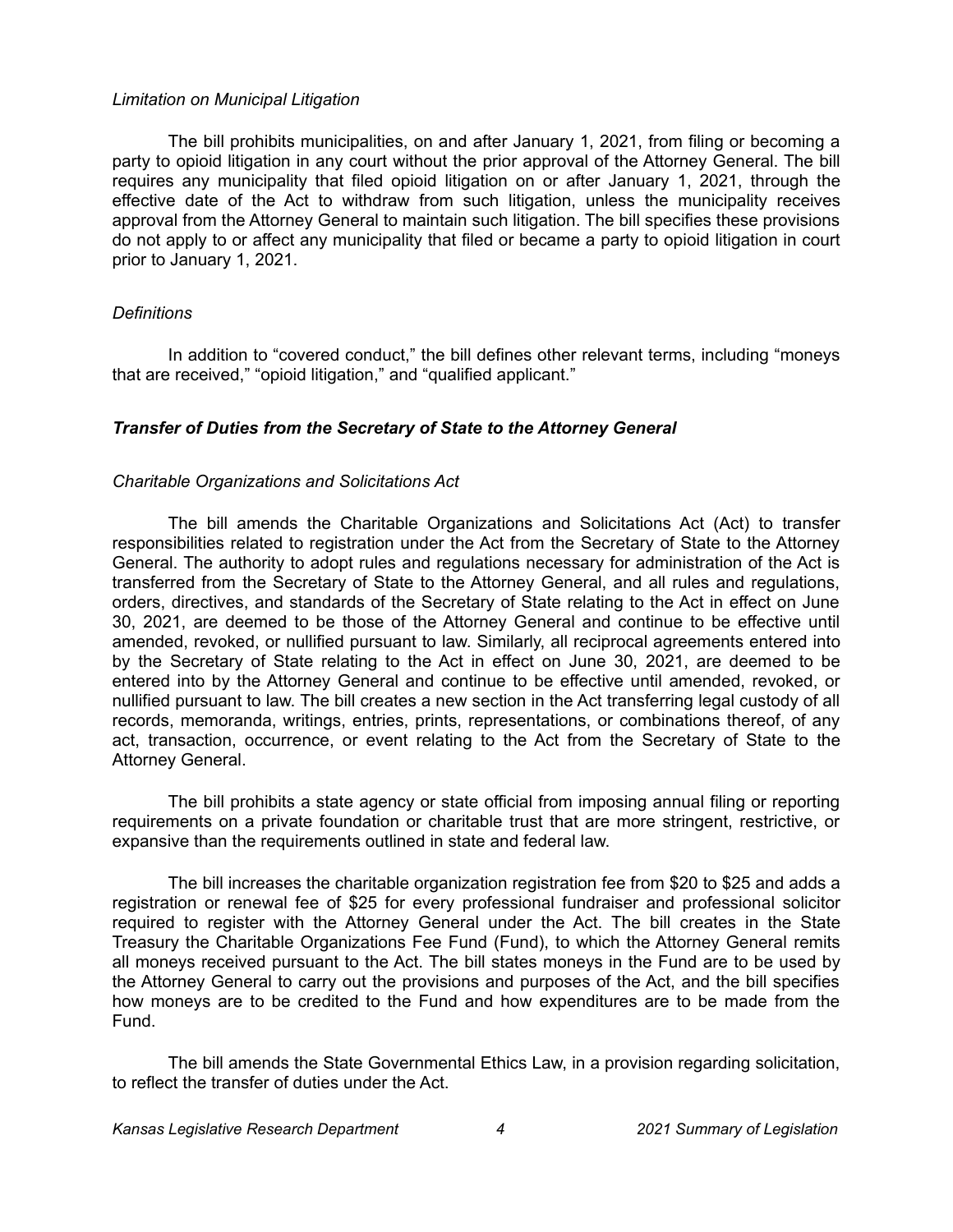#### *Safe at Home Program*

The bill amends statutes regarding a substitute mailing address program ("Safe at Home" program) for certain victims of domestic violence, sexual assault, human trafficking, or stalking, to transfer responsibility for administering the Safe at Home program from the Secretary of State to the Attorney General. Related rules and regulations authority (except that relating to voting procedures) is transferred, and the bill deems all rules and regulations, orders, directives, and standards of the Secretary of State relating to the Safe at Home program (except for those prescribing voting procedures) in effect on June 30, 2021, to be those of the Attorney General, and they continue to be effective until amended, revoked, or nullified pursuant to law.

Similarly, the bill transfers legal custody of all records, memoranda, writings, entries, prints, representations, or combinations thereof of any act, transaction, occurrence, or event relating to the Safe at Home program (except for those relating to voting procedures) to the Attorney General. The bill adds an exception to the provision prohibiting the making of any records in a Safe at Home program participant's file available for inspection or copying; this exception allows disclosure to the Secretary of State if requested by the Secretary of State for election purposes, in accordance with procedures prescribed by rules and regulations.

#### *Human Trafficking Assistance Notices*

The bill amends law related to notices offering help to victims of human trafficking to require a prominent notice of such help be posted in any place required to post notices pursuant to:

- The Kansas Act Against Discrimination;
- The Kansas Age Discrimination in Employment Act;
- Kansas child labor law;
- Employment security law, rules, and regulations; or
- The Workers Compensation Act and adopted rules and regulations related to that Act.

Additionally, the bill requires the notice to be posted in a location visible to members of the public in the following public places:

- Sexually oriented businesses, as defined in continuing law as an adult arcade, adult bookstore, adult novelty store, adult video store, adult cabaret, adult motel, adult motion picture theater, adult theater, escort agency, nude model studio, or sexual encounter center;
- Massage parlors;
- Health care facilities;